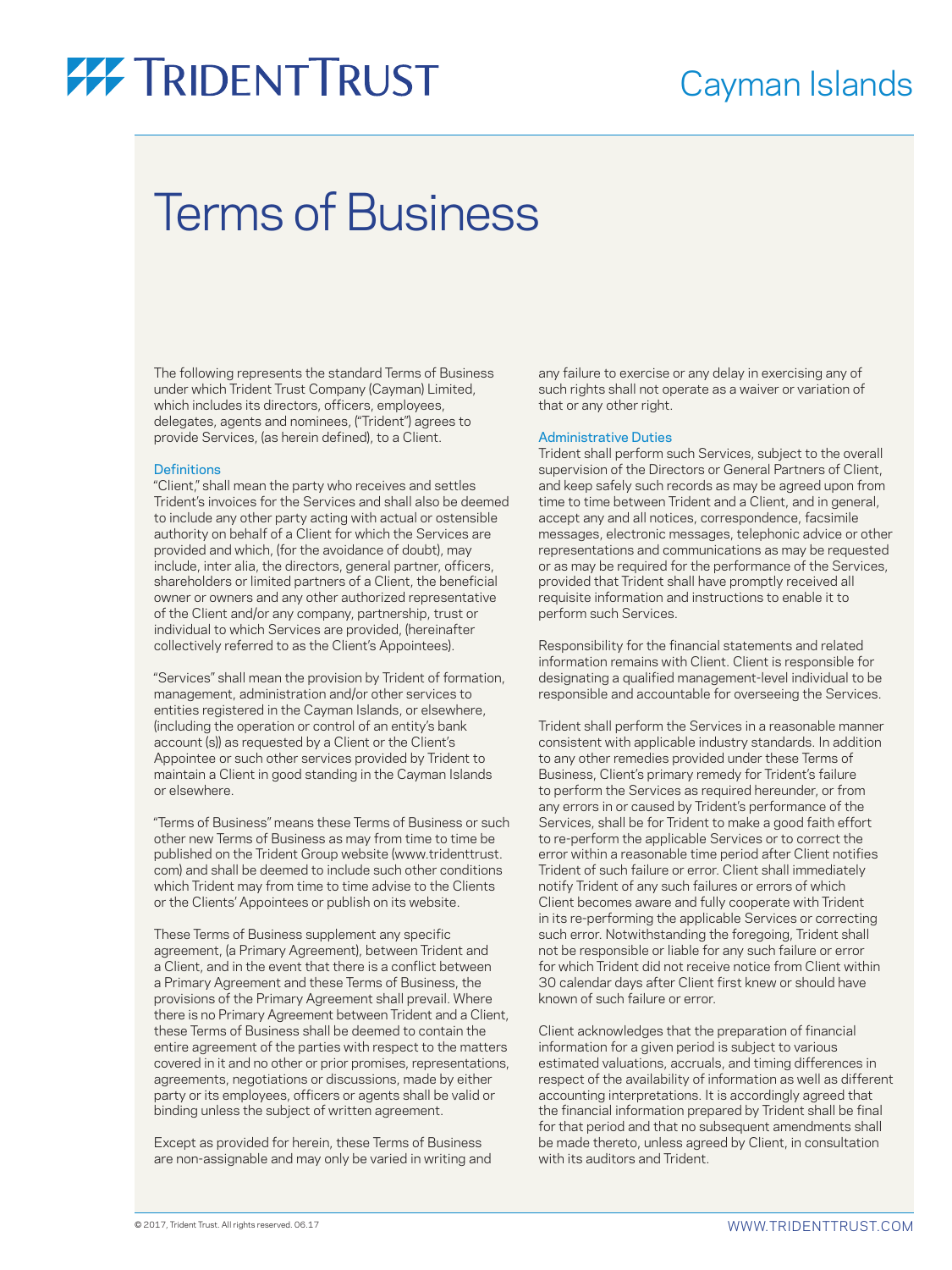### Cayman Islands

Trident shall not be responsible for monitoring the investment objectives and restrictions of Client.

#### Agents and Advice

Trident shall be at liberty in the performance of its duties and in the exercise of any powers and discretions vested in it to act by responsible officers or a responsible officer for the time being and to employ and to pay an agent, which may include any affiliate within the Trident Trust Group, to perform or assist in performing any or all of the Services, duties and obligations required to be performed by Trident. Trident may act or rely upon the opinion or advice of or any information obtained from any broker, lawyer, accountant, valuer, surveyor, auctioneer or other expert whether reporting to a Client or to Trident or not and Trident shall not be responsible for any loss occasioned by its so acting.

Trident may refer any legal questions to the legal advisers of a Client for the time being or, at its discretion, to legal advisers selected by Trident and may authorize any such legal advisers to take the opinion of counsel on any matters of difficulty and may, but shall not be required to, act on any opinion given by such legal advisers or counsel without responsibility for the correctness thereof or for any result which may follow from so doing.

A Client agrees that in connection with the provision of its Services Trident may have occasion to instruct legal and other advisors from time to time on behalf of a Client or pursuant to the provision of its Services and that such costs shall be recoverable from a Client or the Client's Appointee.

#### **Assignment**

These Terms of Business are non-assignable and may only be varied in writing and any failure to exercise or any delay in exercising any of such rights shall not operate as a waiver or variation of that or any other right.

#### Authority of Trident

Trident's powers, duties, discretions and functions hereunder shall be subject to the overall policy and supervision of a Client and Trident shall observe all lawful and reasonable orders and directions given from time to time by a Client.

#### Authorizations and Instructions

Trident shall be entitled to rely and be protected in acting upon any instructions, notice, request, consent, certificate or other instrument or paper signed by the authorized representatives of a Client and believed by Trident to be genuine, and to have been properly executed.

A Client undertakes that it shall promptly provide Trident with all such information, documents, data and instructions as are required by Trident to fulfill its obligations hereunder, including without limitation, originals, duplicate originals or photocopies as signed and/or certified as the circumstances require, together with attachments and a Client acknowledges that failure

to comply with its obligations pursuant under this clause may result in Trident being unable to fulfill its obligations and expose a Client to statutory penalties.

Where a Director, Officer or a Client Appointee provides Trident with an instruction and/or notification in writing, (including by fax or email), relating to any act or matter relating to a Client, Trident shall not, (provided it is acting in good faith), be obliged to make further inquiry thereafter of a Client or Client Appointee regarding the validity of the instruction and/or notification and/or its authenticity or accuracy and shall be under no liability or obligation whatsoever to a Client for so assuming and relying whether or not such approval or authorization has been actually given.

Trident shall not be liable as a result of any failure on a Client's part to promptly give proper authorizations, instructions, approvals, information and documents as may be necessary to enable Trident to carry out its obligations hereunder.

Trident shall not be required or obliged to take any action that it considers to be unlawful or improper or which may cause it or its directors, officers, employees, delegates, agents or nominees to incur any liability whatsoever and Trident shall not be liable for refusing to take any such action.

#### **Communications**

Trident cannot guarantee that the electronic transmission of information will be secure or virus or error free and consequently such information could be intercepted, corrupted, lost, destroyed, arrive late or incomplete or otherwise be adversely affected or unsafe to use. Trident recognizes that systems and procedures cannot be a guarantee that transmissions will be unaffected by such hazards but Trident will use commercially reasonable procedures to check for the then most commonly known viruses before sending information electronically and expects a Client to do the same.

By use of all forms of electronic transmission of information each party accepts the risks associated with such transmissions and authorizes the use of such electronic communications. Each party will be responsible for protecting its own systems and interests in relation to electronic communications and neither party will have any liability to the other on any basis, whether in contract, tort (including negligence) or otherwise, in respect of any error, damage, loss or omission arising from the interception, corruption, loss, destruction, late or incomplete arrival of information communicated electronically or from information communicated electronically being otherwise adversely affected or unsafe to use. Nothing in this clause is intended to exclude any remedies otherwise available under these Terms of Business or any liability which arises out of the negligent incorrect addressing of an electronic communication.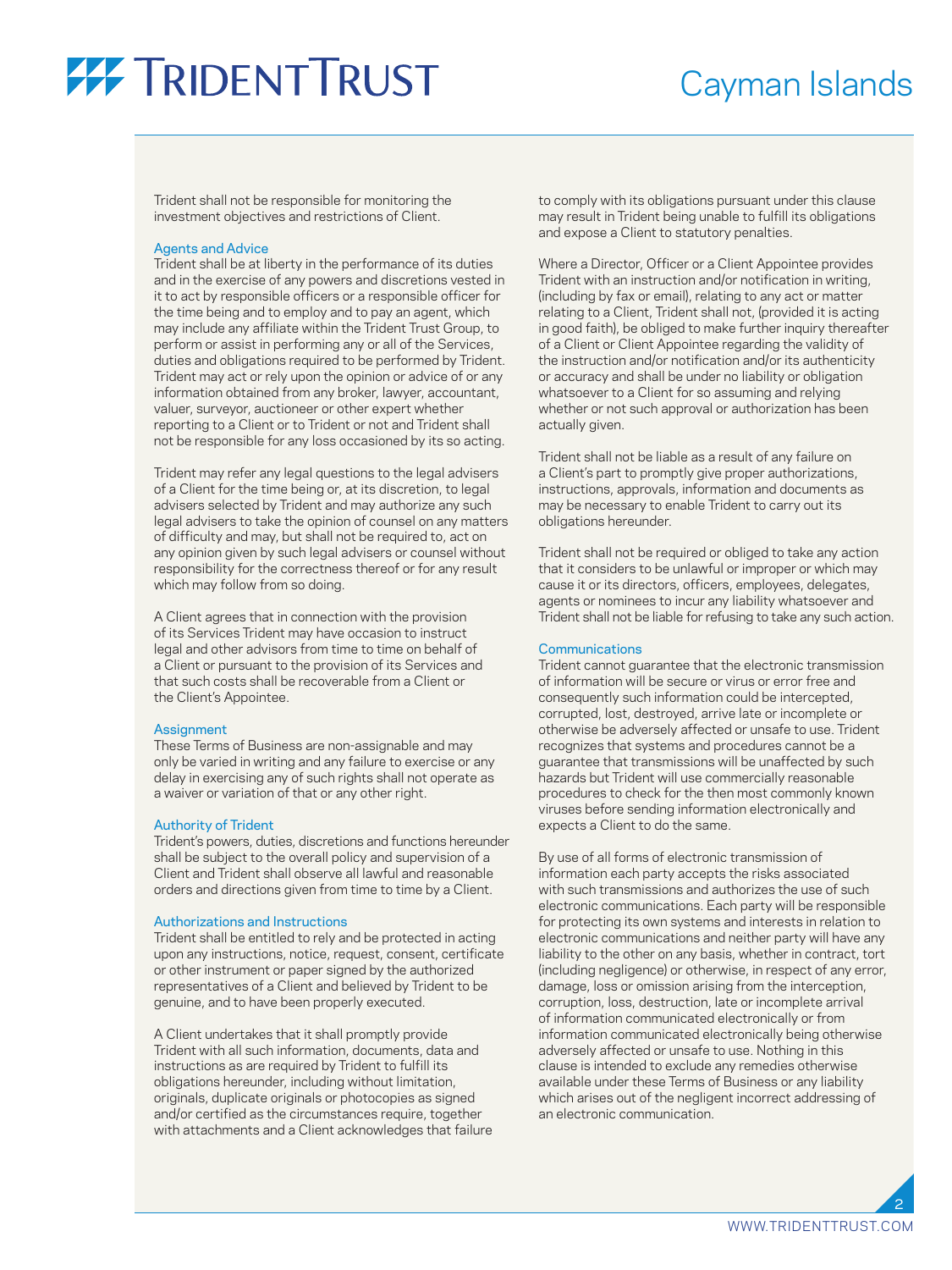### Cayman Islands

#### **Confidentiality**

Unless permitted or required by applicable law, (or with the written consent of either Trident or a Client), neither Trident or a Client shall disclose to any person, firm, corporation or governmental agency whatsoever any information relating to the business, investments, finances or other matters of a confidential nature, including but not limited to Trident's compensation for the performance of the Services, of either party of which it may in the course of its duties hereunder or otherwise become possessed and each party shall use all reasonable endeavors to prevent any such disclosure as aforesaid.

Trident agrees that where a Client or Client Appointee provides it with confidential information relating to a Client it shall use all reasonable endeavors to keep it confidential.

Trident is bound by regulatory and other obligations under the law of the jurisdiction in which it operates and any action or inaction on the part of Trident as a result of its regulatory obligation shall not constitute a breach of Trident's duties to a Client or a breach of any data protection regulations or provisions.

Where Trident has been unable to obtain instruction from a Client on a matter relating to the discharge of its Services, (and it has used all reasonable endeavors to obtain such instructions), and it appears to Trident, (acting in good faith), to be in the best interests of a Client to provide such confidential information to a third party, it may treat the general obligation of Confidentiality as noted herein as waived in the circumstances.

Trident shall be entitled and authorized, but shall not be required, to open, read and copy all and any correspondence, letter, fax, email or other communication received in its offices relating to the affairs of a Client.

#### **Delegation**

Trident shall be entitled to delegate the whole or any part or parts of its functions, powers, discretions, duties and obligations hereunder or any of them to any person, firm or corporation approved by a Client in writing (which consent shall not be unreasonably withheld) and any such delegation may be on such terms and conditions as Trident thinks fit provided that Trident, in the absence of the dishonesty, fraud, willful neglect, willful misconduct or bad faith of the delegate, shall remain liable for any act or omission of any such person, firm or corporation as if such act or omission were its own.

Trident shall be entitled to delegate the whole or any part or parts of its functions, powers, discretions, duties and obligations hereunder or any of them to any affiliate within the Trident Trust Group, and any such delegation may be on such terms and conditions as Trident thinks fit provided that Trident shall remain liable hereunder for any act or omission of any such person, firm or corporation as if such act or omission were its own.

#### **Disbursements**

In addition to the Remuneration set out below a Client shall pay to Trident, within 30 days, upon receiving an invoice therefore, reimbursement for Trident's cash disbursements to cover expenses incurred by Trident on behalf of a Client including but not limited to:

- the cost of electronic mail, facsimiles, telephone calls, postage, courier and sundry other disbursements properly incurred;
- fees and expenses of accountants, including auditors, lawyers and other professional advisors of Trident or a Client in connection with the affairs of a Client;
- fees and expenses and fiscal and governmental charges and duties;
- the cost of any furniture, fittings, office machines, software etc. acquired for the use of Client, or the proportionate cost of any software or third party service used by Trident during the performance of the Services.

Trident reserves the right to add such mark up to its billed disbursements to cover handling and administrative costs as it deems appropriate.

#### Document Retention

All records pertaining to the affairs of, or belonging to, a Client are retained a minimum of seven years, or longer if required by Cayman Islands law, after which time they are subject to automatic destruction unless arrangements are made to the contrary.

#### Due Diligence Support

A Client shall provide to Trident, prior to the commencement of any Services, a written description, (together with any supporting documentation that may be required), at Trident's discretion, of the nature of a Client's business and/or activities together with details of the source of funds utilized to capitalize a Client and the type and source of the assets to be held by a Client.

A Client shall provide to Trident further written descriptions and explanations (together with any supporting documentation that may be required at Trident's discretion), if the business or activities of a Client alters once the Services commence.

In addition a Client shall provide to Trident, prior to the commencement of any Services, evidence satisfactory to Trident of the identity of, and references in relation to, the principal shareholders, limited partners, owners, beneficial owners, directors, general partners and other authorized representatives along with details of any controlling parties or such other information as Trident may from time to time require in order to satisfy its due diligence and anti-money laundering procedures.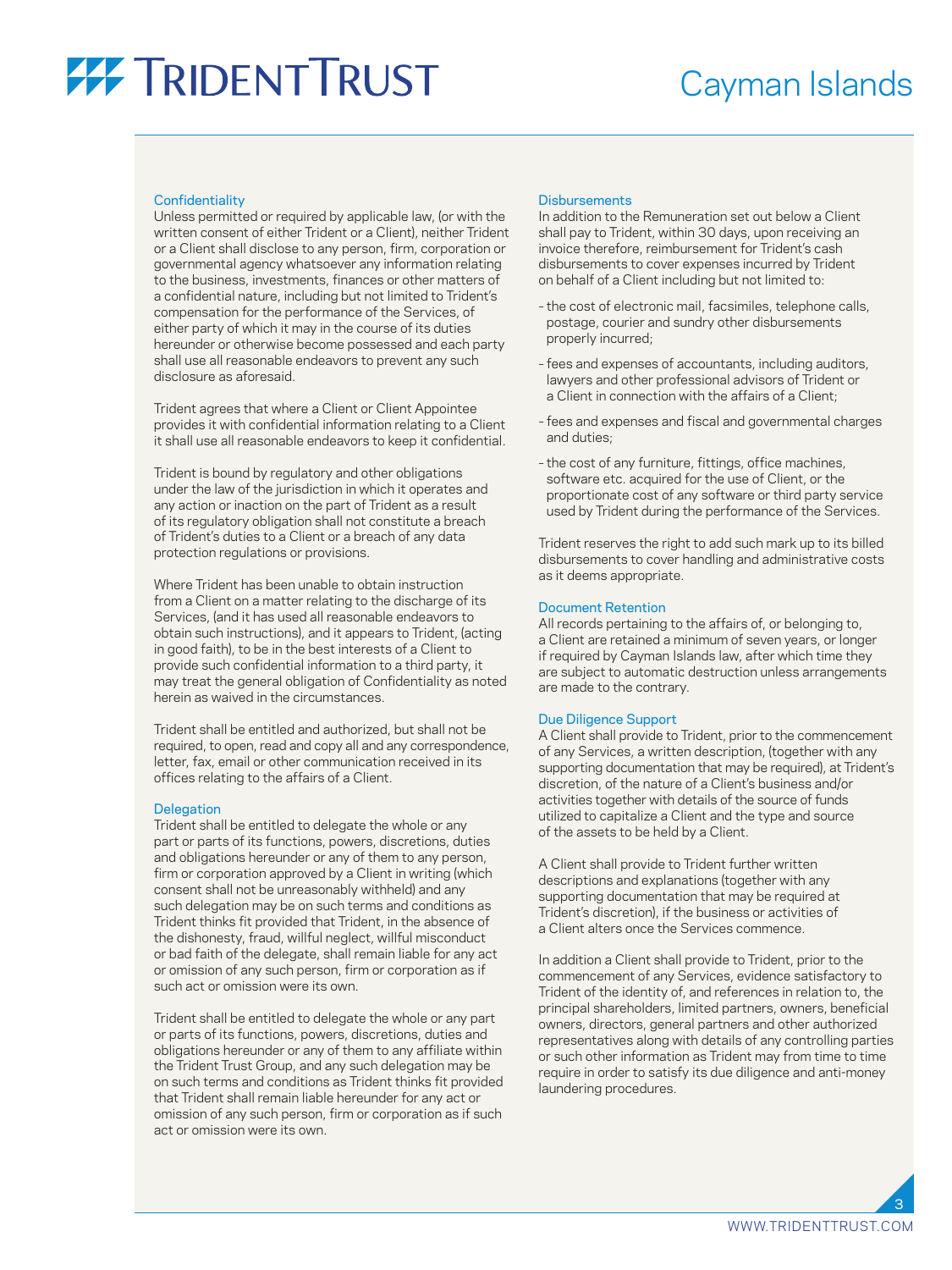### Cayman Islands

#### Good Faith

In the implementation of these Terms of Business, the parties undertake to observe utmost good faith in their dealings with each other and they shall neither do anything or refrain from doing anything which may prejudice or detract from the rights, assets or interest of any other of them.

None of the parties hereto shall do or commit any act, matter or thing which would or might prejudice or bring into disrepute in any manner the business or reputation of any of the other parties or any related or associated entity of any such parties.

#### **Headings**

The paragraph headings used in these Terms of Business are included herein for convenience of reference only, and shall not constitute a part of these Terms of Business for any other purpose or in any way affect the construction of these Terms of Business.

#### Illegal and Sensitive Activities

A Client undertakes that it shall not engage in any illegal activities, which means any activity designated anywhere in the world where the Client does business as illegal or criminal which, without prejudice to the generality of the foregoing, shall be deemed to include activities relating to tax evasion, terrorism, drug trafficking, money laundering, pornography, receiving the proceeds of criminal activities or trading with countries which may from time to time be subject to any embargo imposed by the Security Council of the United Nations, the European Union, or the Cayman Islands or any successor or similar international organization.

A Client undertakes that it will not engage in any sensitive activity which include financial business involving: soliciting funds from the public, offering investment advice to the public, insurance business, the operation and administration of collective investment schemes or the management of investments other than where the assets so managed comprise the property of a Client; any activity relating to the provision of financial or banking services or any other business which requires a license in any jurisdiction; gambling or lotteries; accepting payment over the Internet for products or services; without the appropriate license issued by the Cayman Islands Monetary Authority or the relevant authority in the jurisdiction the activity is carried out, or failing a licensing obligation without the explicit written consent of Trident and further undertakes to inform Trident of any other matters that might affect a Client and/ or Trident's willingness to provide, or continue to provide services or any matter that is material to the business, activities or affairs of a Client.

#### Indemnifications

Trident shall not in the absence of dishonesty, fraud, willful neglect, willful misconduct or bad faith be responsible for any loss or damage which a Client may sustain or suffer as the result of or in the course of the discharge of Trident's duties, and each of Trident's Clients shall

indemnify and hold harmless Trident against all claims and demands (including legal fees, costs and expenses incurred by Trident therefrom or incidental thereto) which may be made against Trident in connection with the carrying out of Trident's duties in respect of any loss or damage sustained or suffered by any third party, otherwise than by reason of dishonesty, fraud, willful neglect, willful misconduct or bad faith of Trident.

Any act or omission to act by Trident the effect of which may cause or result in loss or damage to a Client, if done pursuant to the opinion of legal or accounting counsel or such other competent professional advisor or agent employed by Trident or a Client, shall be conclusively presumed not to constitute willful neglect or willful misconduct on the part of Trident.

In the event that Trident is requested or authorized by a Client or is required by government regulation, subpoena, or other legal process to produce documents or its personnel as witnesses with respect to the activities of a Client, such Client will reimburse Trident for its professional time and expenses, as well as fees and expenses of Trident's counsel, incurred in responding to such requests.

Trident shall send to a Client, for as long as it remains a Client of Trident, as soon as possible, all notices of claims, summonses or writs which it receives from third parties in relation to the affairs of a Client and no liability of any sort shall be admitted and no undertaking given nor shall any offer, promise or payment be made or legal expenses incurred by Trident in relation to any such claim, summons or writ without the written consent of a Client which shall be entitled, if they so desire, to take over and conduct the defense of any action or to prosecute any claim for indemnity or damages or otherwise against any third party.

Trident shall not be required to take any legal action on behalf of a Client unless fully indemnified to its reasonable satisfaction for costs and liabilities. If a Client requires Trident in any capacity to take any action, which in its opinion might make it liable for the payment of money or liable in any other way, Trident shall be kept indemnified in any reasonable amount and form satisfactory to it as a prerequisite to taking such action.

In the absence of dishonesty, fraud, willful neglect, willful misconduct or bad faith Trident shall not be responsible to a Client for the consequences of any action taken by Trident upon the faith of any forged or fraudulent document in any case where, had the document not been forged or fraudulent, the action taken by Trident would have been the normal and reasonable action to be taken.

#### Independent Contractor

Trident shall be deemed to be an independent contractor and shall have no authority to act for or represent a Client in any way nor otherwise be deemed to be an agent of a Client.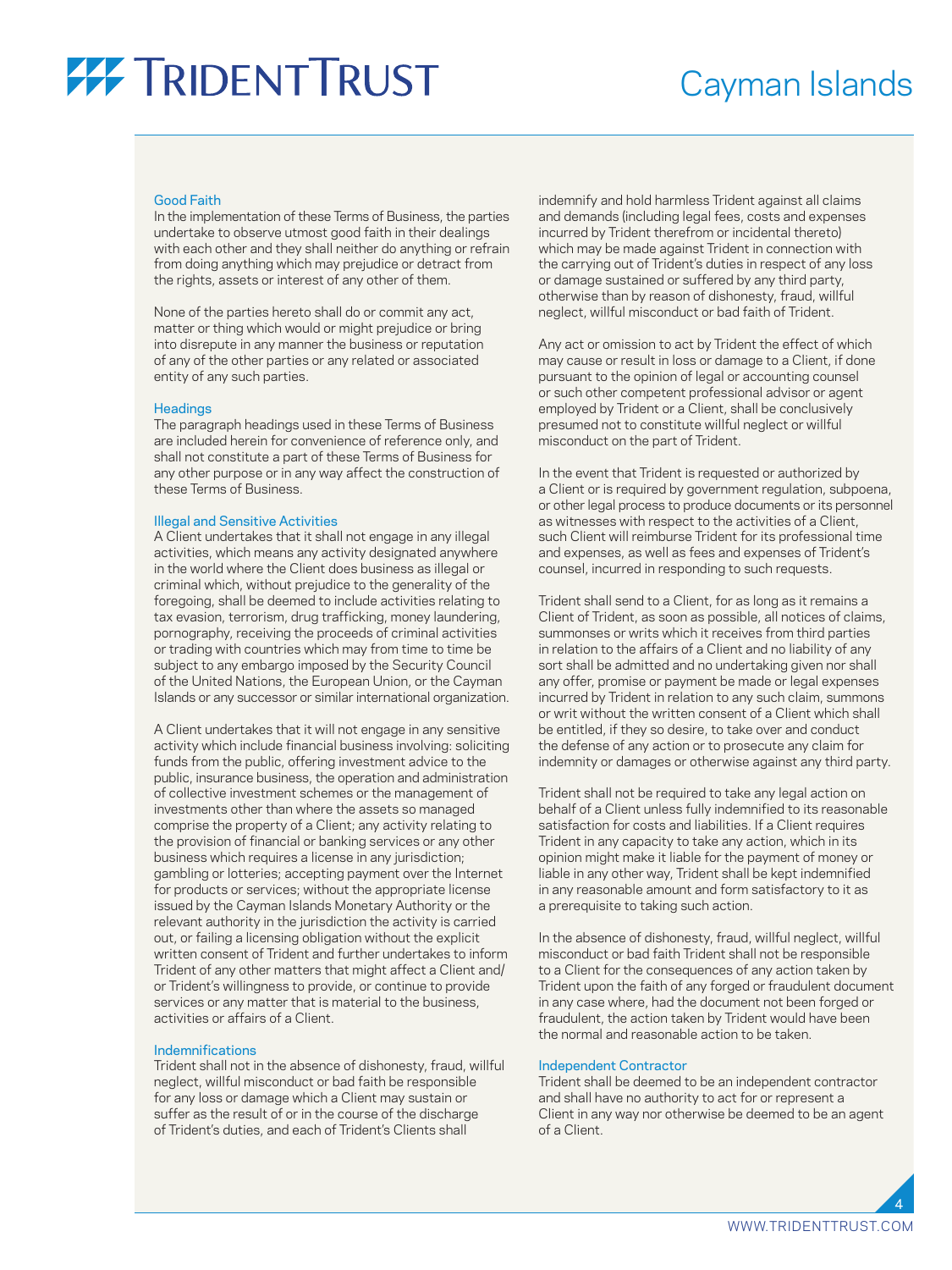### Cayman Islands

#### Legal Standing

A Client agrees to notify Trident if any of the following cease to apply:

- A Client is an entity duly registered, validly existing and in good standing under the laws of the Cayman Islands, or elsewhere, and has full power and all necessary governmental authorization to carry on its business as it is presently being conducted.
- A Client has filed for itself all reports and returns required to be filed by the Cayman Islands Government, or required elsewhere established or doing business.
- There are no claims, actions, suits or proceedings pending, threatened against or affecting a Client which would prevent or hinder the consummation of the transactions contemplated hereby.
- A Client has disclosed to Trident all facts material to the business of a Client which is the subject of these Terms of Business.
- That no representation or warranty made by a Client in connection with these Terms of Business and no statement contained in any certificate, schedule, list or other instrument furnished to Trident pursuant to the provisions hereof contains any untrue statement of material fact or omits to state a material fact necessary in order to make the statements contained herein not misleading.

#### **Legislation**

Although Trident will endeavor to keep a Client informed of changes in legislation in the Cayman Islands, it will not accept any responsibility or assume any liability whatsoever for failing to do so for whatever reason.

Trident maintains a Group website on which from time to time matters relevant to the jurisdiction and Group business practices will be posted. Trident shall be entitled to disseminate information to Client by way of postings on Trident's Group website and Client acknowledges that such postings will constitute sufficient notice of the matters noted thereon provided that notice of such postings has been duly provided to Client.

#### Non-Competition

As an inducement to Trident to enter into a business arrangement with a Client, it is agreed that a Client shall for a period of one year after the termination of the business arrangement not offer employment or cause to be employed any person who was or is to be employed by Trident during the twelve month period prior to such termination.

By entering into the business arrangement a Client acknowledges and agrees that the foregoing restraint is reasonable and necessary to protect the legitimate interests of Trident.

#### Non-Exclusive Appointment

The Services of Trident hereunder are not to be deemed exclusive and no provision of these Terms of Business shall be construed to preclude Trident from engaging in any

activity whatsoever, including without limitation receiving compensation for investment banking services, managing investments, participating in investments, brokerage or consultancy arrangements or acting as an advisor to or participant in any corporation, partnership, trust or other business entity or from receiving compensation or profit thereof.

#### **Notices**

Notices and other writings may be delivered or couriered, or may be sent by facsimile or by email to Trident's address as published on its web site. Notices and other writings may be delivered or couriered, or may be sent by facsimile or by email to a Client to its Registered Office and/or any other address provided by a Client to Trident for such purposes.

#### Proper Law

These Terms of Business are governed by the laws of the Cayman Islands and the rights of all parties and the construction and effect of the provisions herein shall be construed and regulated only according to such laws and be subject to the non-exclusive jurisdiction of the Courts thereof.

Trident shall not be responsible for compliance with any tax, securities or other laws or regulations of any jurisdiction other than the Cayman Islands.

#### Remuneration

In consideration of Trident providing Services to a Client, such Client, or the Client Appointee, shall pay Trident the compensation set out in any written agreement, (including a Primary Agreement), in force from time to time and, in the absence of such agreement, Trident's fees will be levied in accordance with Trident's published Schedule of Fees as updated from time to time. Where Services are charged on an hourly basis a Client shall pay Trident for such Services at the hourly rate charged from time to time by Trident for the personnel performing such Services. Unless permitted or required by applicable law, or with the written consent of Trident, Client shall not disclose to any person, firm, corporation or governmental agency whatsoever any information related to Trident's compensation.

Trident reserves the right to discount or markup its published fees as the complexity, timing or other circumstances surrounding the Services may warrant.

The fees payable to Trident shall be paid in arrears within 30 days of receiving an invoice from Trident provided that in the case of any dispute Client shall pay on the due date such amount, if any, as shall not be disputed, and the balance forthwith after the decision of the Auditors, as noted below. Where Client funds are held under Trident's control, it shall have the right to use such funds in settlement of any outstanding fees unless such fees are the subject of a dispute.

In the event of any dispute arising as to the amount of the fees of Trident the same shall be referred to the Client's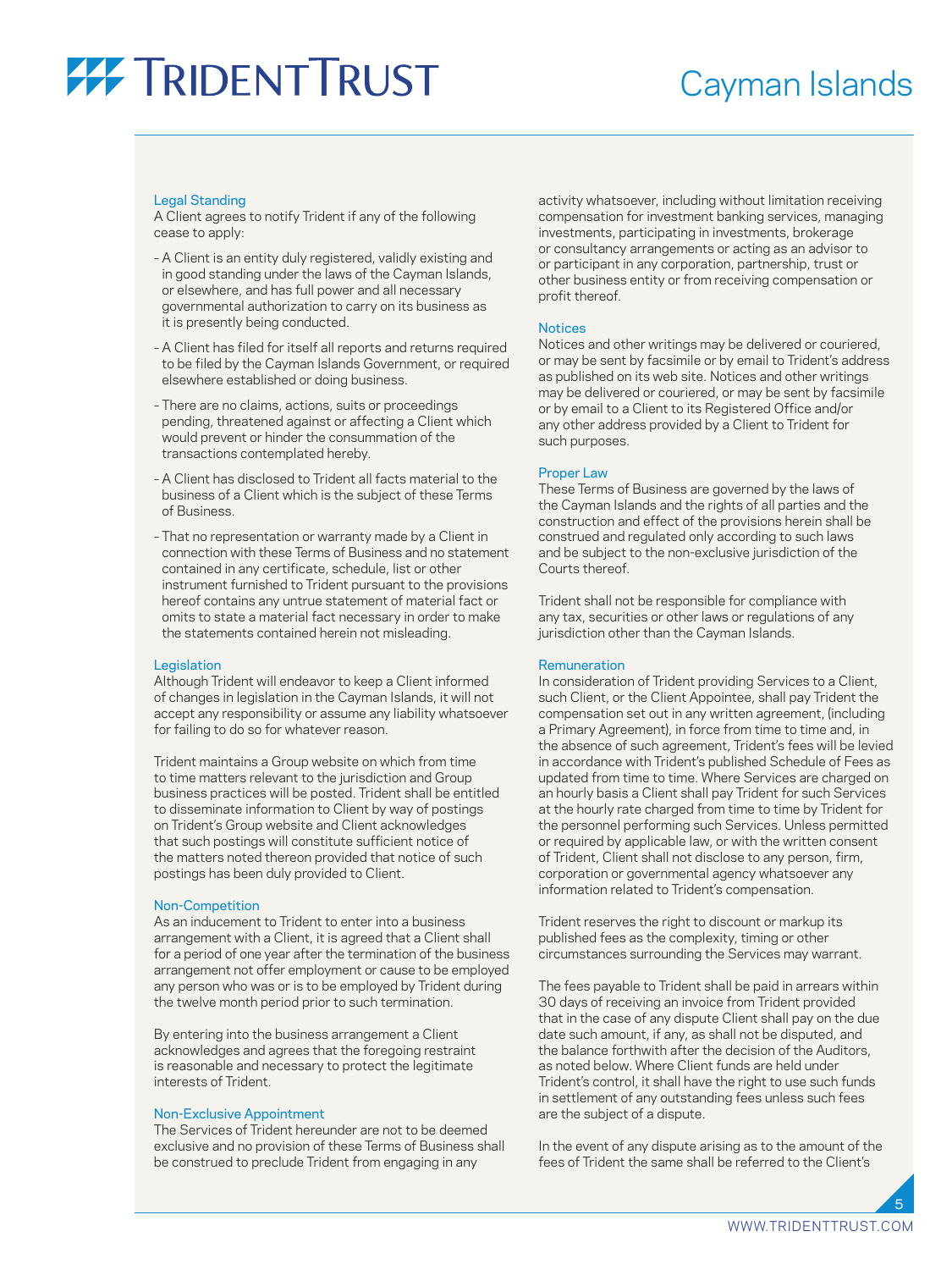### Cayman Islands

independent auditors for settlement who shall be entitled to make such further or other adjustments as may in the circumstances appear to them to be appropriate and whose decision shall be regarded as a decision of an expert and not of an arbitrator and shall accordingly be final and binding upon the parties. In the event that a Client has not appointed an Auditor the dispute shall be referred to the Auditors of Trident for settlement.

Trident shall not be responsible for any late payment penalties for which a Client may be liable as a result of wire transfers received with insufficient details, non-receipt of wire transfer advice or for postal delays with regard to such payments.

Trident will charge a Client on a time spent basis for the cost of following up on bills which are more than 60 days past due.

Fees are to be paid net of all charges. Trident reserves the right to bill a Client for any charges deducted by remitting banks in settlement of its fees.

In the event that a Client shall fail to pay the full amount of all fees and other charges due to Trident then Trident shall be entitled to first apply any partial payment received by it in full satisfaction of its own fees and charges. Thereafter, and only after all sums due to Trident have been paid in full shall Trident apply any remaining balance toward satisfaction of any and all Cayman Islands statutory fees for the time being due in respect of a Client. Trident shall not be liable for any penalties or fines incurred by reason of a Client's failure to pay such statutory fees by the due date.

#### **Severability**

The invalidity or unenforceability of any part of these Terms of Business shall not prejudice or affect the validity or enforceability of the remainder. The parties further agree to replace such invalid or unenforceable provision of these Terms of Business with a valid and enforceable provision that will achieve, to the maximum extent possible, the economic, business and other purposes of such invalid or unenforceable provision.

#### Software Tools

Trident may develop software, including spreadsheets, documents, databases and other electronic tools to assist it in providing its Services. In some cases these aids may be provided to a Client upon request. As these tools were developed specifically for Trident's purposes and without consideration of any purpose for which a Client might use them, they are made available on an "as is" basis for a Client's use only and should not be distributed to or shared with any third party. Further, Trident makes no representations or warranties as to the sufficiency or appropriateness of the software tools for any purpose for which a Client may use them.

#### Tax & Legal Advice

A Client is responsible for ensuring that it has taken, and duly warrants that it has taken, all necessary tax and legal advice with regard to the establishment and operation of a

Client and for ensuring that the activities or proposed activities of a Client will not breach the laws of any relevant jurisdiction and acknowledges that Trident is not in any way responsible for advising a Client.

#### **Termination**

Trident shall be entitled to resign its appointment hereunder:

- by giving not less than 90 days' notice in writing to a Client;
- by giving not less than 30 days' notice in writing if a Client shall commit any breach of its obligations under these Terms of Business and shall fail within 30 days of receipt of notice served by Trident requiring it to do so, to make good such breach;
- at any time without such notice as is referred to above by giving notice in writing to a Client if a Client shall go into liquidation (except a voluntary liquidation for the purpose of reconstruction or amalgamation upon terms previously approved in writing by Trident) or if a receiver of any of the assets of a Client is appointed;
- at any time without such notice as is referred to above by giving notice in writing to a Client if Client ceases to hold the requisite governmental authorizations, approvals or permissions necessary to conduct its business.

A Client shall be entitled to terminate the appointment of Trident:

- by giving not less than 90 days' notice in writing to Trident;
- by giving not less than 30 days' notice in writing if Trident shall commit any breach of its obligations under these Terms of Business and shall fail within 30 days of receipt of notice served by a Client requiring it to do so, to make good such breach;
- at any time without such notice as is referred to above by giving notice in writing to Trident if Trident shall go into liquidation (except a voluntary liquidation for the purpose of reconstruction or amalgamation upon terms previously approved in writing by a Client) or if a receiver of any of the assets of Trident is appointed;
- at any time without such notice as is referred to above by giving notice in writing to Trident if Trident ceases to hold the requisite governmental authorizations, approvals or permissions necessary to conduct its business and lawfully provide the services hereunder.

On termination of the appointment of Trident, Trident shall be entitled to receive all fees and other monies accrued due up to the date of such termination and shall be entitled to charge a retainer for such additional Services that may be required after termination as circumstances warrant.

Trident shall, on the termination of its appointment, deliver to any succeeding service provider, or as a Client may direct, all minute books, registers, documents files, financial statements and supporting general and portfolio ledgers relating to the affairs of a Client which are in its possession (the "Records"), provided first that where it is